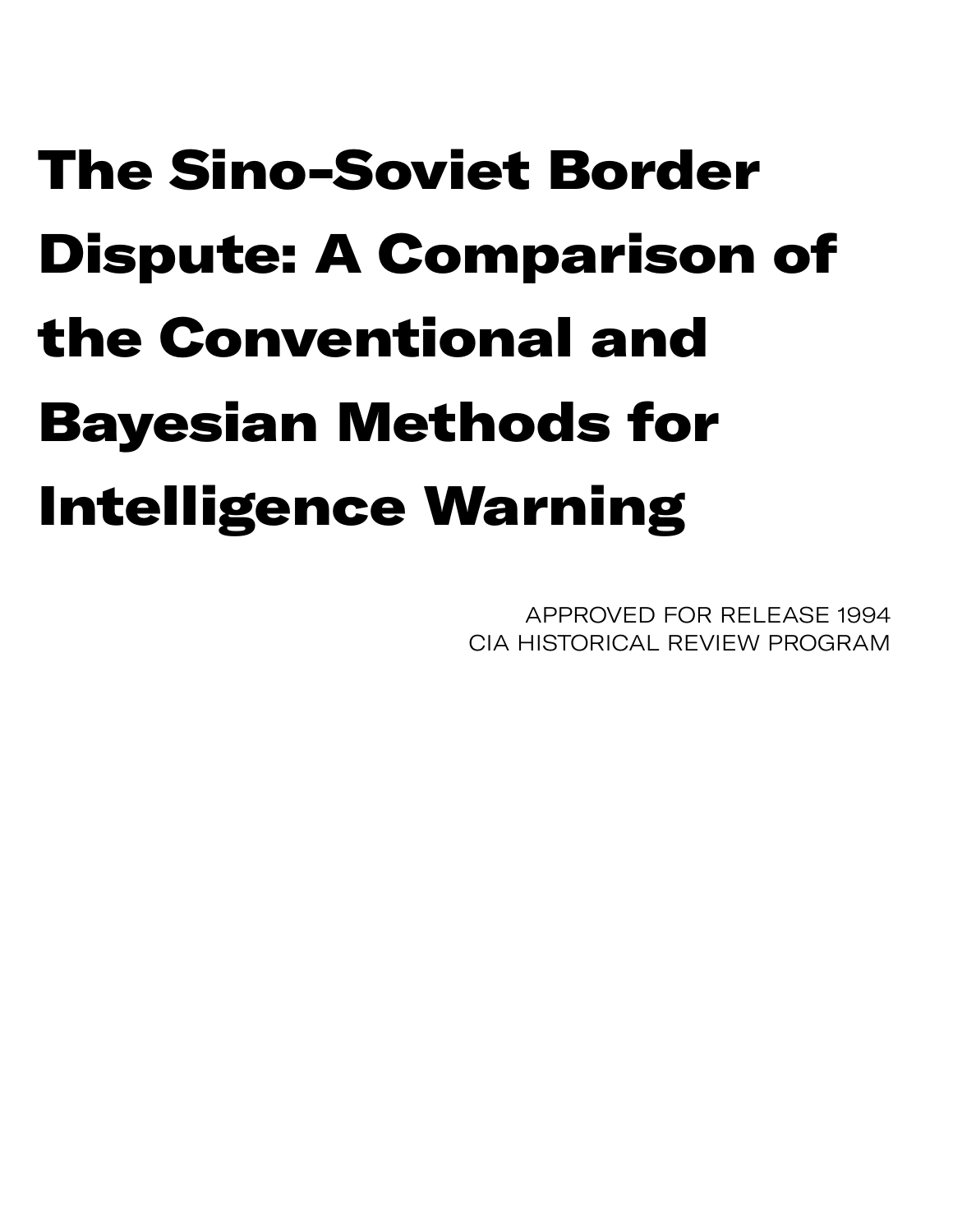More on probability — II

#### Charles E. Fisk

Problems of "indications analysis" or "intelligence warning" are essentially questions of how to assign probabilities to hypotheses of interest. For example, a problem of indications analysis occurred in August 1969 when two hypotheses arose; namely, the conjecture (H<sub>1</sub>) that within the next month the USSR would attempt to destroy China's nascent nuclear capabilities, and the alternative hypothesis  $(H<sub>2</sub>)$  that such an attack would not occur.

A method of indications analysis is a rule for eliciting probability judgments from intelligence analysts, and alternative methods for this purpose have been studied within the Agency since 1967.<sup>1</sup> The usual and most direct method is simply that of asking analysts to make either verbal or numerical probability judgments about hypotheses of interest. As an alternative to the conventional approach, the so-called Bayesian method does not require analysts to assign probabilities to the main hypotheses of interest; instead, analysts are asked to specify values for certain "conditional" probabilities, from which one can infer judgments about the main hypotheses.

It has been argued<sup>2</sup> that the Bayesian method is better than the conventional approach to problems of intelligence warning. This article will illustrate the two alternatives, and will then explain the results of an experiment that was designed to test the assertion of the Bayesian method's superiority.

# **The Conventional Method of Intelligence Warning**

The conventional approach to intelligence warning begins when a set of hypotheses first comes under active scrutiny. For example, during August 1969 several intelligence officers warned that the USSR would probably launch a major attack against China within the next month.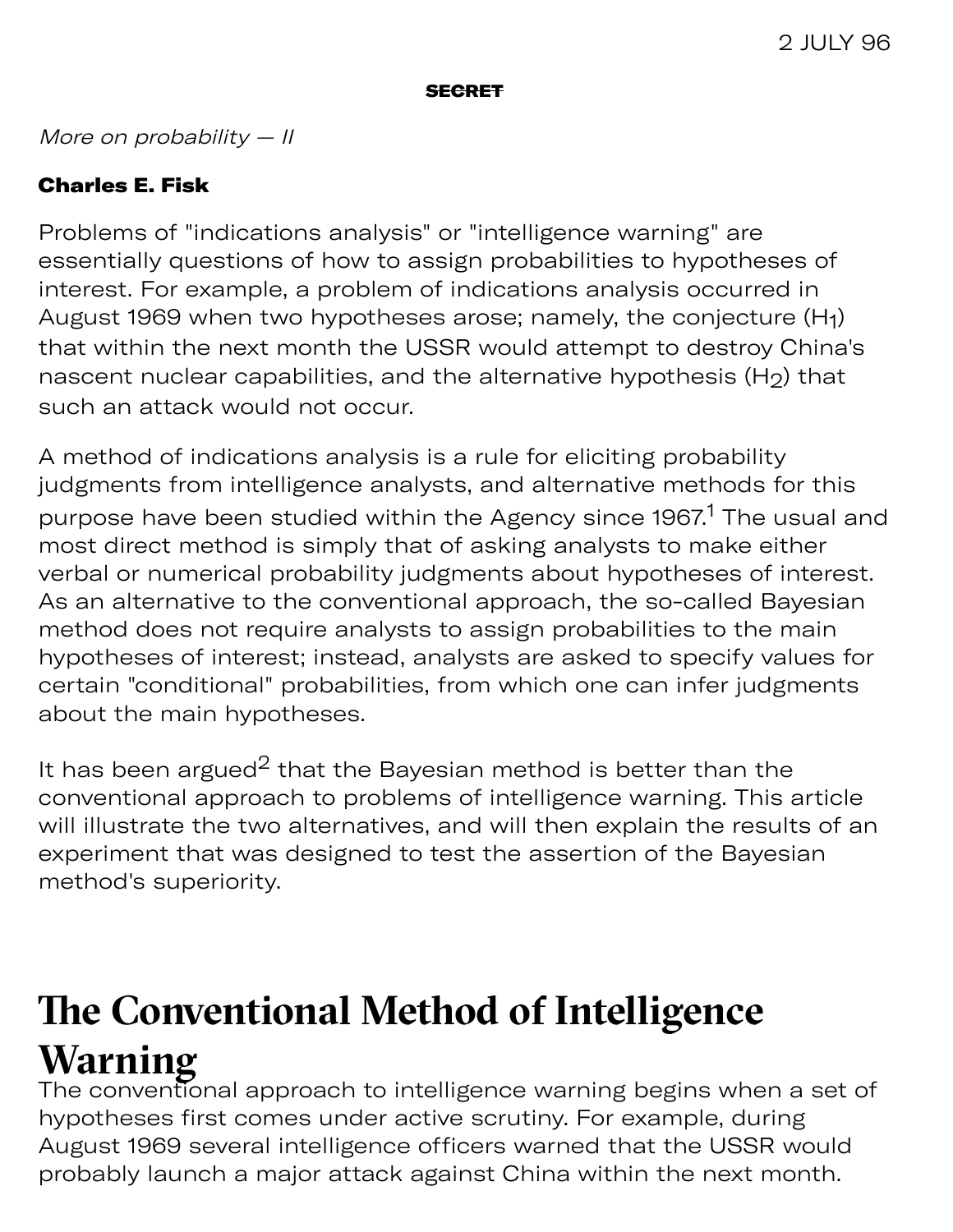This warning spawned various hypotheses, two of which were (H<sub>1</sub>) that the USSR would begin the offensive during September 1969, and  $(H<sub>2</sub>)$ that there would be no attack.

For a large class of hypotheses, the problem of indications analysis remains essentially the same: certain Agency officials must first elicit from qualified analysts judgments about the hypotheses, and then must synthesize these judgments into a warning. The officials obviously cannot pore over every bit of evidence observed by each analyst, so analysts must focus and summarize their views.

Generally, then, the first step in the conventional method involves the gathering of either verbal or numerical probability estimates. On 30 August 1969, for example, each of six senior analysts from six Agency offices was asked to estimate the probability of the war hypothesis H<sub>1</sub>. Their estimates  $-$  i.e., values for  $P(H_1)$   $-$  appear in Table 1. As time passes, further estimates are elicited, and previous warnings are either amplified or damped on the basis of the new estimates. Clearly, then, a key question is how an official ought to elicit probabilities from analysts. The conventional approach suggests that an official should simply ask analysts to state the probabilities whenever the official wants to reconsider his warning.

| <b>Table 1</b> |                                                  |
|----------------|--------------------------------------------------|
|                | Analyst The Probability of H1 on 30 August 1969* |
| A              | .20                                              |
| B              | .85                                              |
|                |                                                  |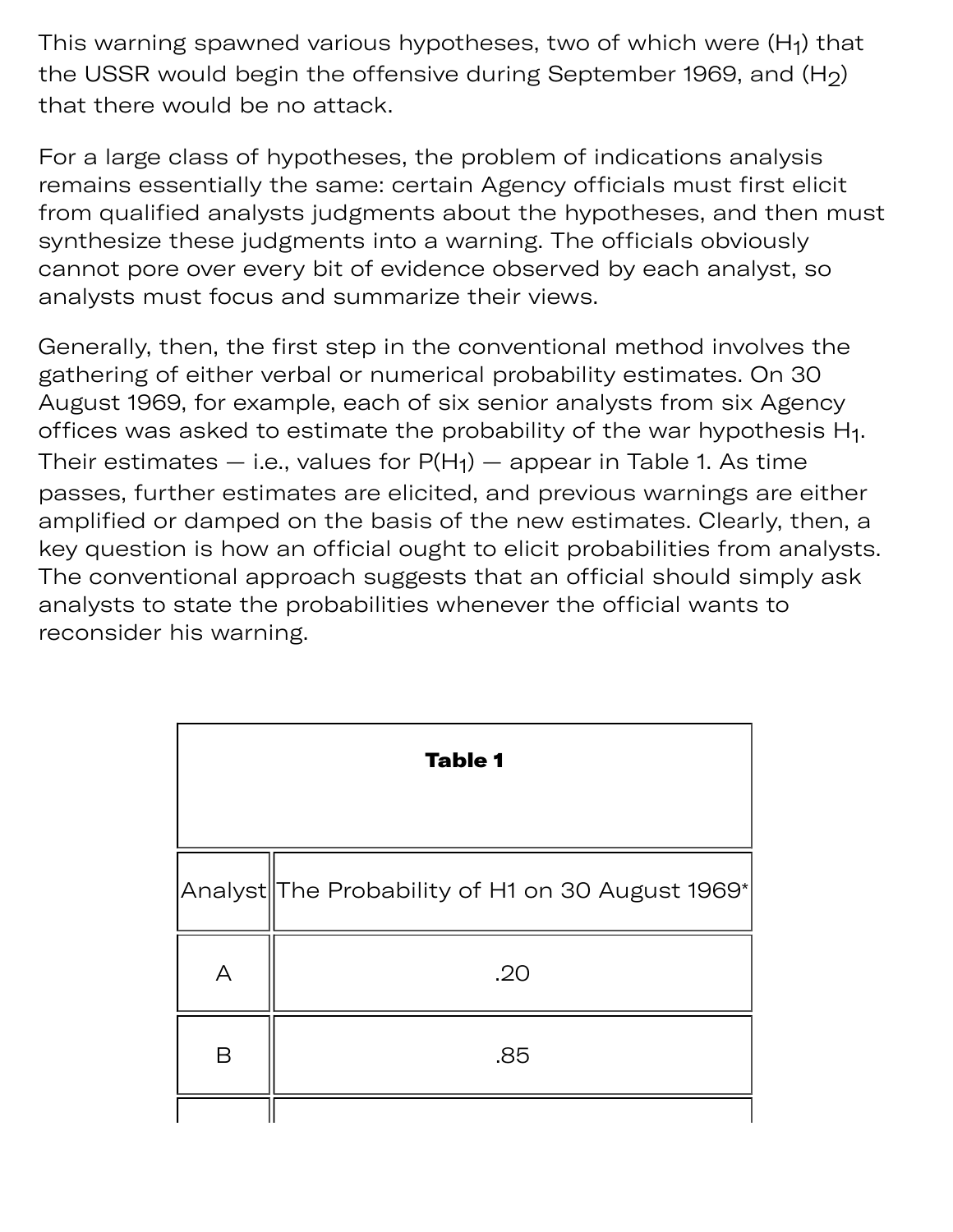| $\mathsf{C}$ | .40 |
|--------------|-----|
| $\mathsf{D}$ | .25 |
| $\mathsf E$  | .35 |
| F            | .20 |

\*The symbol H, denotes the hypothesis that during September 1969, the USSR would launch a nuclear attack against China.

As part of an experiment that was designed to compare the conventional method with an alternative system (the Bayesian) for eliciting probabilities, each of the six analysts mentioned above was asked on 5 September 1969 to re-estimate the probability that a Sino-Soviet war would erupt before 29 September. On 12 September the analysts were asked again, and so forth for each week in September. As a result of this process of questioning, each analyst produced an "intuitive" probability track such as the one shown in Figure 1. Each point on the illustrated track denotes the best probability judgment that Analyst D could offer after reading the all-source intelligence available to him.

On the basis of a considerable amount of research involving simulated questions of intelligence warning, however, Edwards, <sup>3</sup> Zlotnick, <sup>4</sup> and other proponents<sup>5</sup> of the Bayesian method for eliciting probabilities would argue that the sequence of estimates shown in Figure 1 was not the best sequence that Analyst D could have specified. They claim that an official who had asked "the right questions" could have obtained from Analyst  $D$  – and from each of the other analysts – a better sequence of probabilities. This alternative method of questioning will be explained in the following section.

Probabilities Stated by Analyst D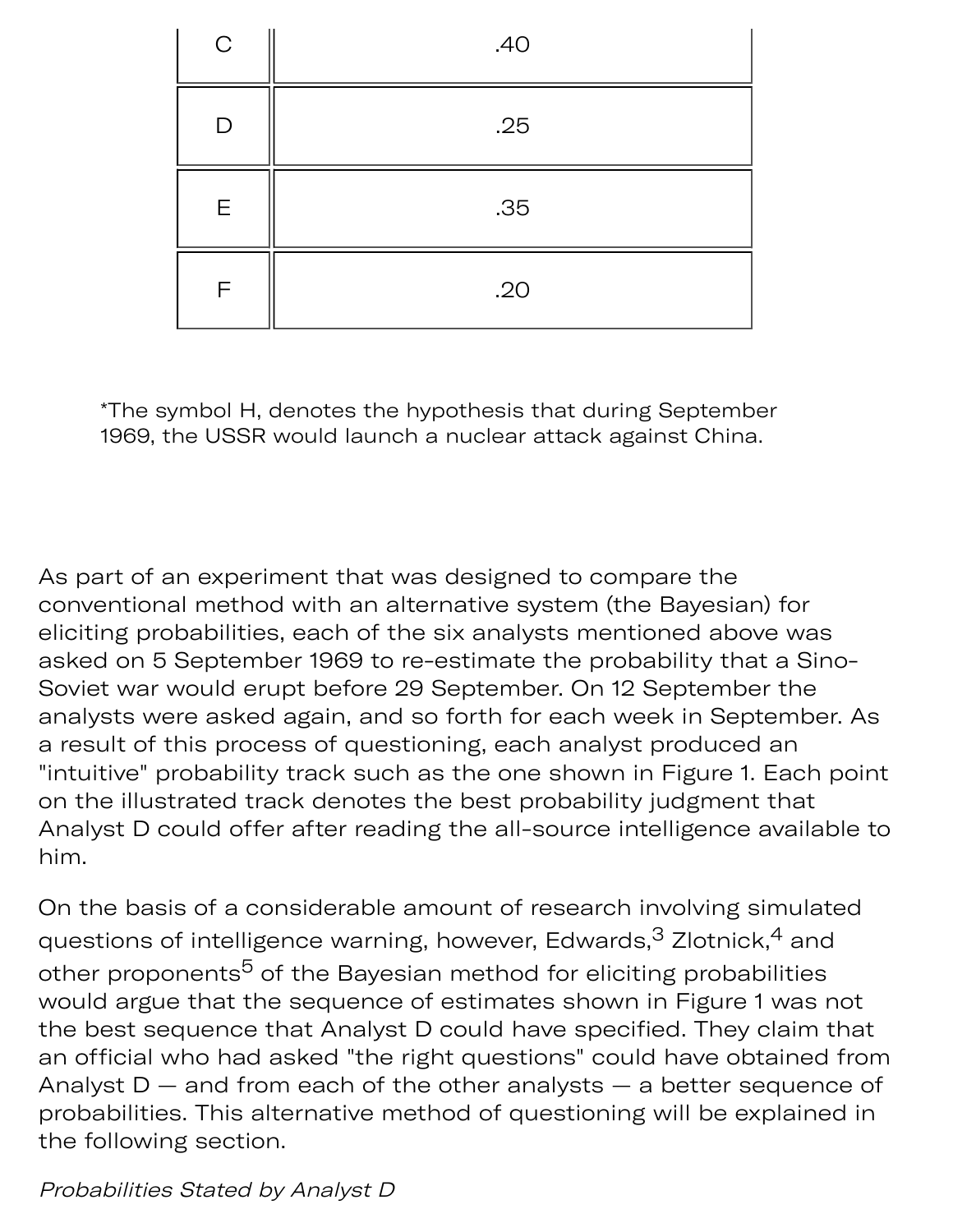

Figure 1.

### **The Bayesian Method of Intelligence Warning**

There is no unique "Bayesian method": dozens of systems, each slightly different from its predecessors, have been proposed and tested on simulated problems of intelligence warning. Most of these systems, however, involve substantially similar steps. The steps taken in the Sino-Soviet Experiment to obtain from each of the six analysts a Bayesian track that could be compared with the analyst's intuitive track are as follows:

(a) On 30 August 1969 each of the six analysts was asked to estimate a value for  $P(H_1)$ , which at that time denoted the probability that the war hypothesis Hl was true. This first step duplicated the first step in the conventional method discussed above, so each analyst's estimate for P(H1) appeared as in Table 1.

(b) In contrast to the conventional method, on 5 September the Bayesian approach did not require the analysts to re-estimate P(H1). Instead, each analyst was asked to list the major events whose occurrence during the previous week had influenced his opinion about the war hypothesis. For example, during the week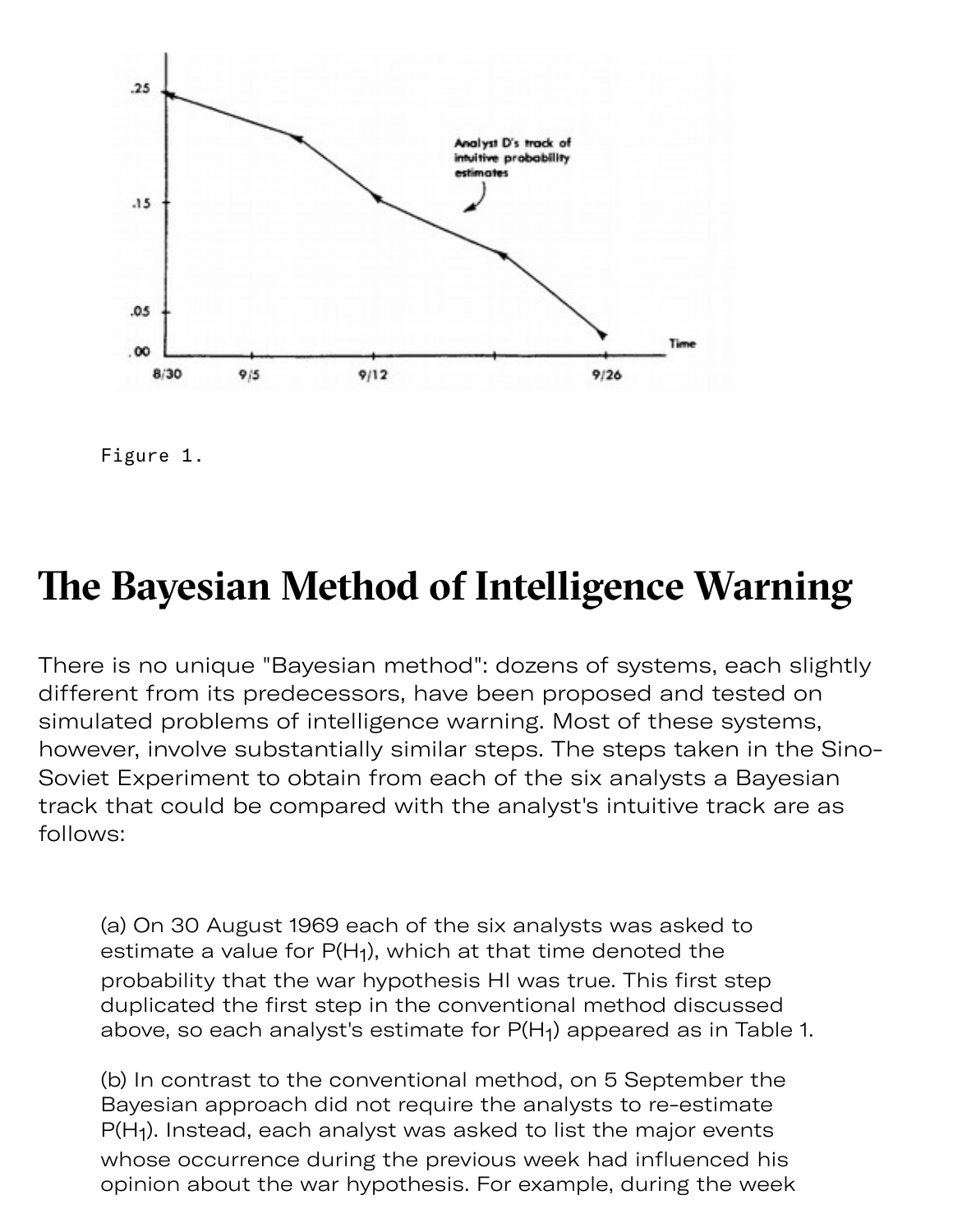opinion ab yp ple, during th Analyst D might have observed that no men in the Soviet reserve army had been called for active duty. This event of "no calls" could have been denoted by  $E_1$ . And, since Analyst D might have believed that a call-up during the previous week would precede the event of a Soviet attack in September, the event  $E_1$  might have lowered his intuitive probability judgment concerning the chance of war. Similarly,  $E_2$  might have denoted the event of no increases in Soviet propaganda against the Chinese, and so forth for other events that an analyst might have thought relevant to the war hypothesis H<sub>1</sub>.

(c) A majority of the analysts listed virtually the same set of relevant events, although some analysts' views had been influenced by events that other analysts had not listed. From the separate lists, a master event list was compiled, such that the events  $E_1$ ,  $E_2$ , ... on the master list exhibited two properties; namely, (i) each event proposed by each analyst was reflected in the master list; and (ii) each master event was, roughly speaking, independent of each other master events.<sup>6</sup>

(d) When the master list had been compiled on 5 September 1969, some of the analysts asserted that certain events suggested by other analysts had not actually occurred. Such differences over raw intelligence were recorded as each analyst estimated a probability of occurrence for each of the events  $E_1$ ,  $E_2$ , ... on the master list.

(e) In addition to specifying probabilities of occurrence, each analyst estimated various conditional probabilities on 5 September. For example, with respect to the event no reserve calls during  $E_1$  of the previous week, Analyst D was asked to specify a value for  $P(E_1 | H_1)$ , which denotes the probability that E1 would have occurred, given the assumption that the war hypothesis  $(H_1)$ was true. Moreover, Analyst D was asked to estimate  $P(E_1 | H_2)$ , the probability of  $E_1$ on the assumption that the no-war hypothesis (H<sub>2</sub>) was true. For each of the other events on the master list Analyst D specified a similar set of conditional probabilities, as did each of the other analysts.

(f) A modified version of Bayes' Theorem was then used on 5 September 1969 to calculate for each analyst a "revised" probability of war.<sup>7</sup> This probability was called an analyst's Bayesian estimate, and was plotted on the same graph as his intuitive probability. Thus for Analyst D in particular, on 5 September 1969 the two probability tracks shown in Figure 2 had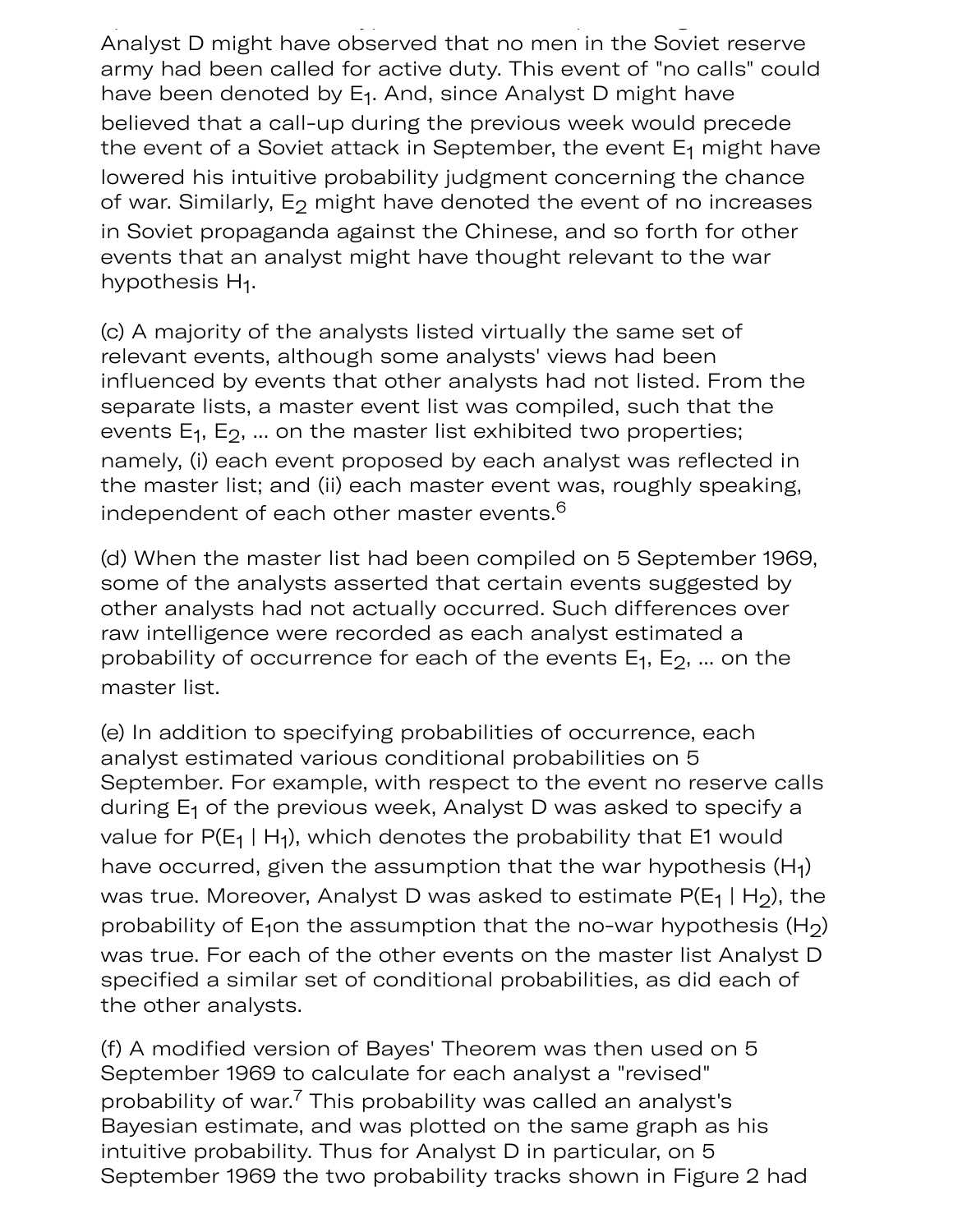been obtained — one track by the conventional method, and one by the Bayesian approach.

(g) On 12 September 1969 the Bayesian procedure outlined above was repeated, with the exception that the "prior" probabilities used in the revision process were the Bayesian probabilities of war that had been obtained on 5 September 1969. Thus after two weeks, a typical analyst's probability tracks appeared as in Figure 3.

(h) After the Bayesian procedure had been repeated at weekly intervals during September, the Bayesian tracks derived from conditional probabilities specified by Analysts A, B, and D appeared as in Figure 4. The Bayesian and intuitive tracks compiled for Analysts C, E, and F resembled the tracks shown for A and D, in the sense that for five of the six analysts, the Bayesian track always fell below the intuitive track.

# **A Criterion for Comparing Probabilit Estimates**

A criterion for comparing methods of probability elicitation can be illustrated with reference to Figure 3. In retrospect, we know that the hypothesis H<sub>1</sub> was false: Russia did not attack China. Thus if an analyst's "probability tracks" had actually appeared as in Figure 3, then on 12 September 1969 an official would have acted more wisely on the basis of the Bayesian sequence of estimates. In other words, if one had been forced to gamble according to either the Bayesian or the intuitive tracks shown in Figure 3, one would in retrospect have preferred the Bayesian sequence.

Probabilities Stated by Analyst D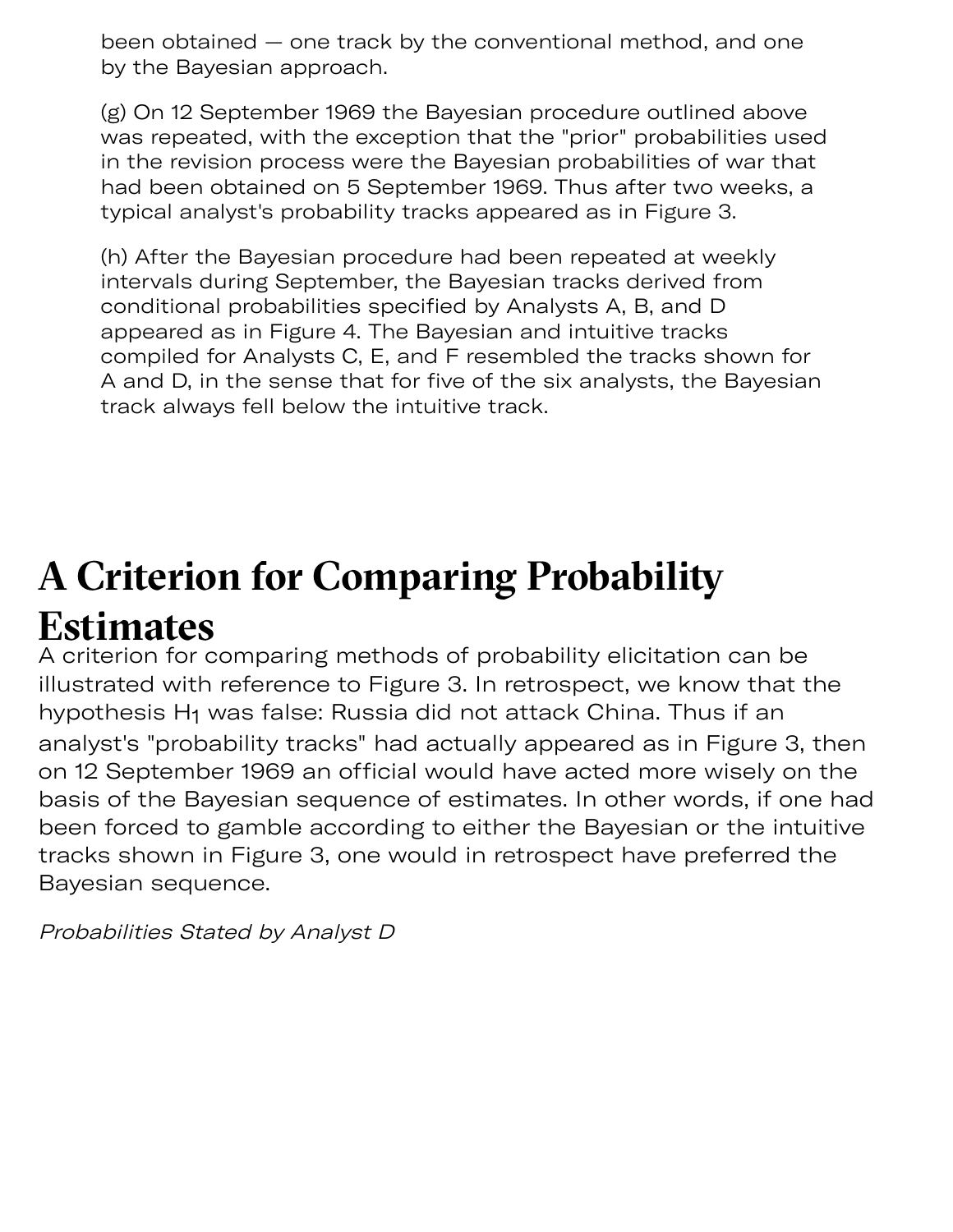



Probabilities Stated by Analyst D



Figure 3.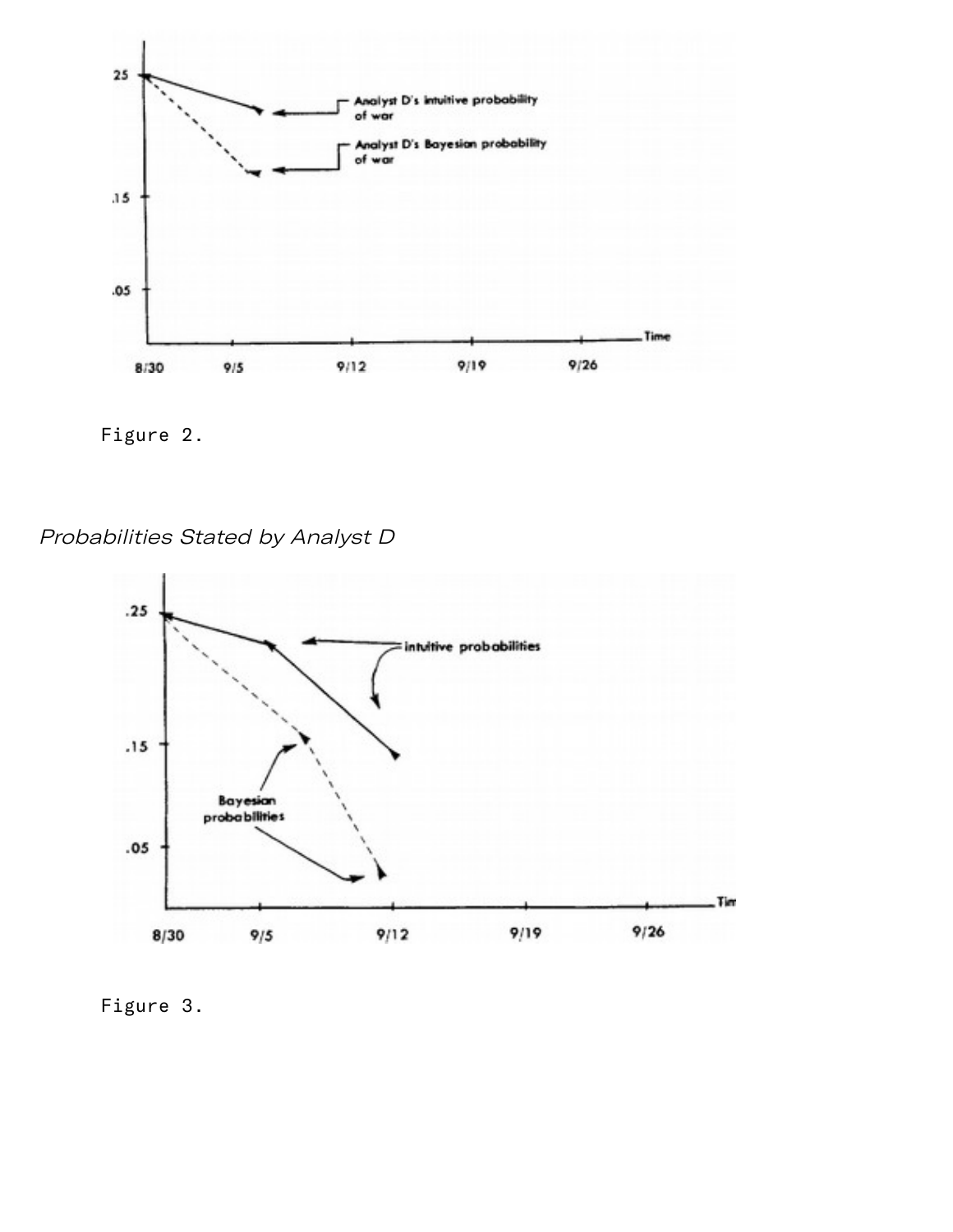

Figure 4.

Of course, if Russia had attacked China, and if a typical analyst's probability tracks had appeared as in Figure 3, then one would have preferred to have acted according to the analyst's intuitive track. But according to the advocates of Bayesian analysis, such a preference for an intuitive track will seldom occur: if Russia had attacked, then according to the Bayesian proponents — prior to the attack the Bayesian track for a typical analyst would have been above his intuitive track, such that in retrospect the Bayesian method would again have been preferred. As is evident in Figure 4, Analyst B proved to be an exception to this assertion: his Bayesian track always fell above his sequence of intuitive estimates.

This criterion of "retrospective superiority" has served as the basis for dozens of experiments<sup>8</sup> in which researchers have compared the Bayesian method with alternative techniques for eliciting probabilities, and in most cases the Bayesian approach has triumphed. But there is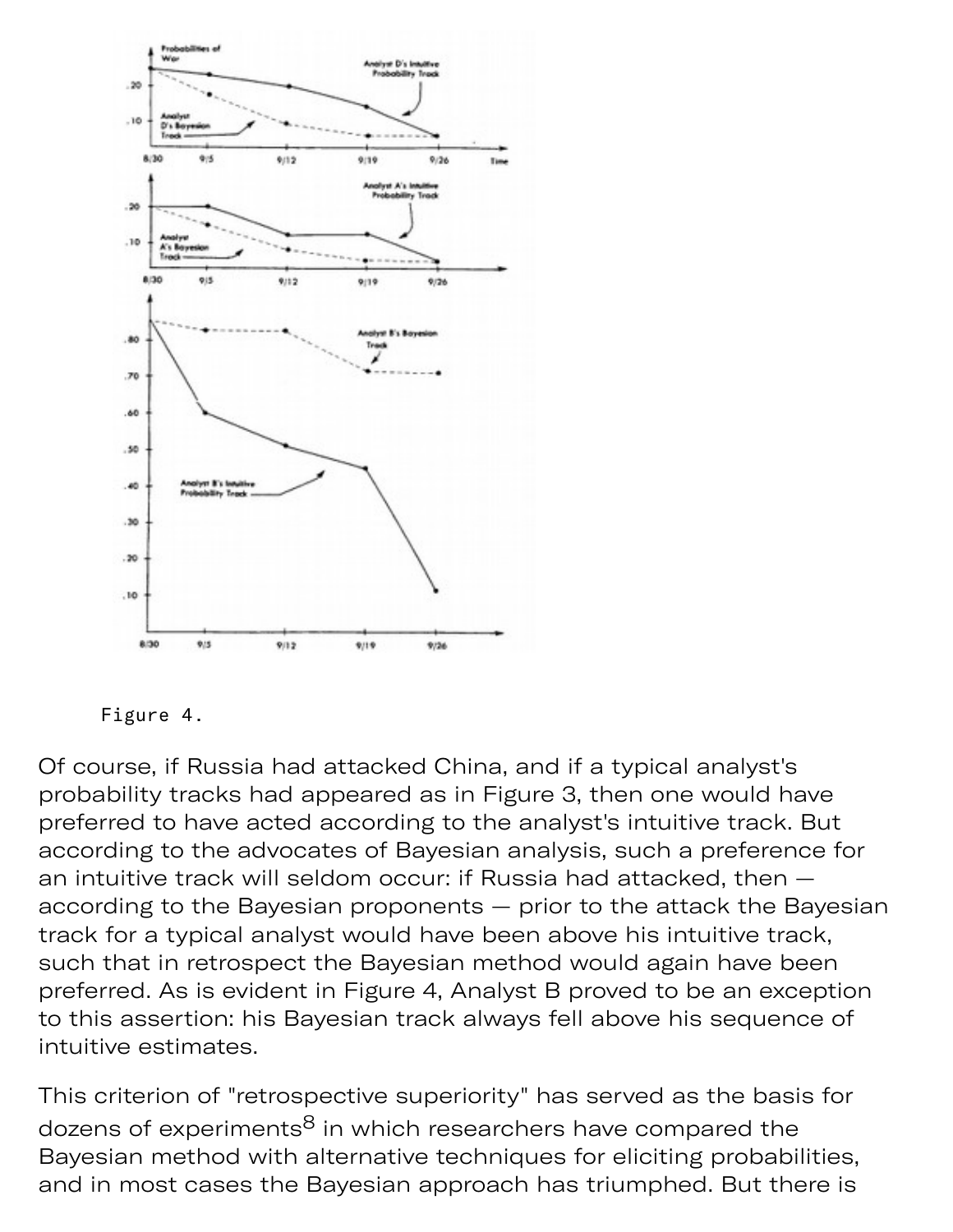no firmly established analytical justification for the method. Bayes' Theorem is a mathematical truism, but there are no axioms from which one can infer that repeated applications of the theorem to conditional probabilities specified by analysts will yield superior intelligence warnings. Thus, in the fall of 1969, it was of considerable interest to review the Bayesian method's effectiveness in the context of the actual intelligence problem posed by the chance of a Sino-Soviet war.

# **The Sino-Soviet Experiment**

As explained above, the six analysts met at weekly intervals during September 1969 in order to re-estimate the probability of the war hypothesis  $H_1$ , and to specify the conditional probability estimates that were processed according to the Bayesian method. In October 1969 (when the war hypothesis  $H_1$  was known to have been false) the probability tracks derived from the two methods were compared as in Figure 4. The primary result was that for five of the six analysts, the Bayesian track had always been below the intuitive sequence of probabilities. Thus in retrospect, an official would have preferred to have acted according to the Bayesian estimates, rather than according to the analysts' best intuitive judgments concerning the war hypothesis.

# **An Evaluation of the Bayesian Method**

Several results of general interest emerged from the Sino-Soviet experiment. First of all, when the experiment began the analysts differed widely in their views concerning the chance of a war; but the reasons for their differences were murky at best.

A typical argument between two analysts would arise when one would accuse the other of having ignored certain crucial facts in estimating the likelihood of war. The accused would then respond that he had indeed considered all relevant information, and that his estimate was based on facts that other analysts had overlooked. Such arguments were difficult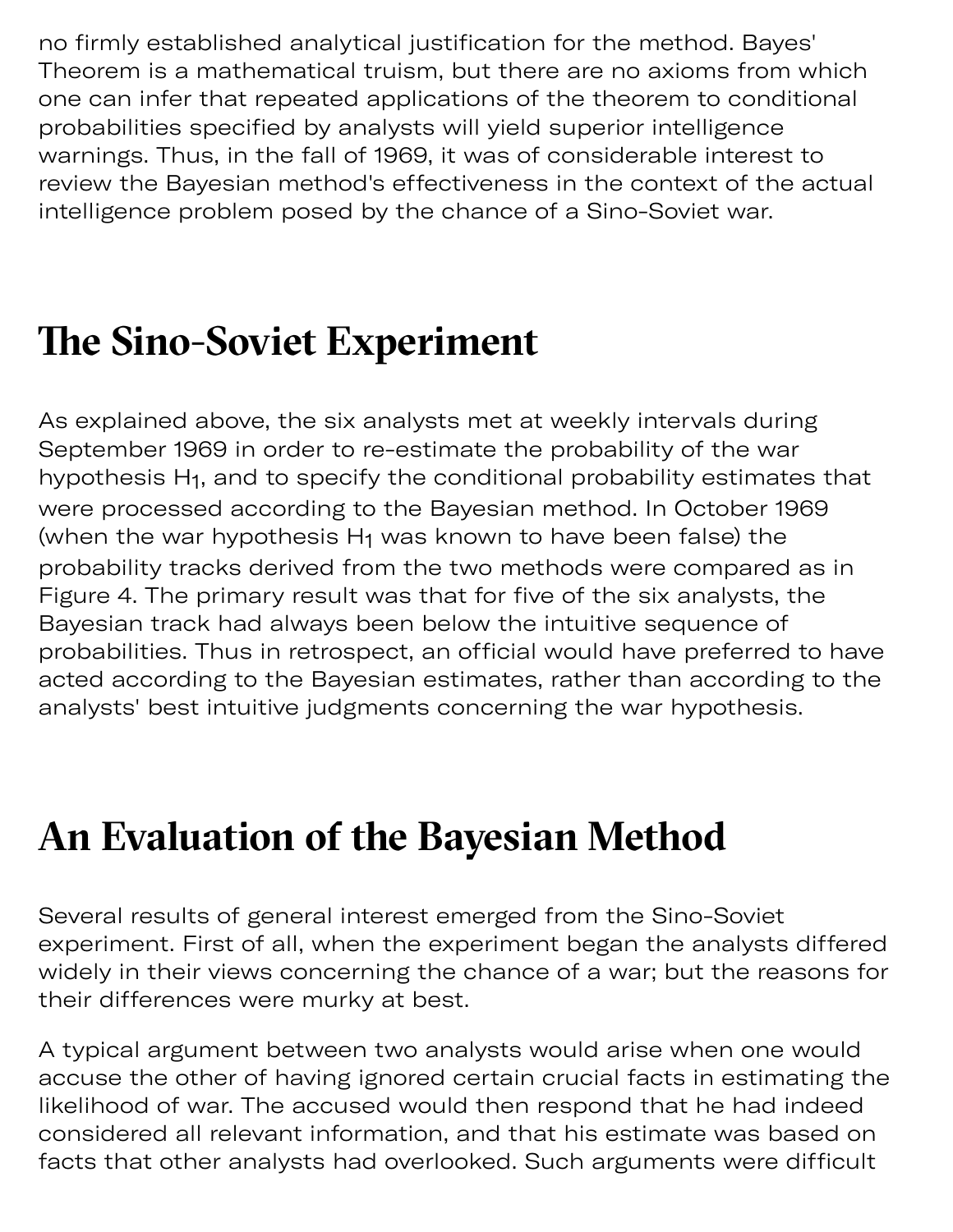to evaluate, since there was no record of who had considered what, or of how each analyst's probability estimate had evolved over time.

Once the Sino-Soviet experiment had begun, however, one could easily determine the relative importance that an analyst had assigned to any given event. For example, it was evident from Analyst B's conditional probability estimates that he had considered the event of Kosygin's visit in September 1969 to Peking as being irrelevant to the war hypothesis. In contrast, Analyst E had regarded the meeting as a profound indicator that war would not occur. The issue of whether Analyst B exercised good judgment in this respect remains an open question; but at least his assessment of the Peking trip had been recorded and could be evaluated.

Thus the Bayesian approach provided a kind of accounting system for intelligence analysis. If such a system were implemented for other questions of indications analysis, a significant class of disagreements among analysts might be resolved. And to the extent that such disagreements would persist, an official who must synthesize warnings on the basis of analysts' estimates could discern and evaluate causes for the disagreements.

A second contribution of the accounting system was the fact that after the system's inception, the analysts definitely did consider the same relevant events. In particular, Analyst E wrote the following review of the experiment.

In the case of Office E, interchanges with other offices are usually on an unsystematic ad hoc basis. The Bayesian experiment afforded an opportunity to bring these interchanges into focus on a systematic basis. Its particular merit lies in the manner in which participants are led to identify the factors influencing their estimates and to present these for critical review by others approaching the question from varying angles. I would emphasize the value of focus, though perhaps no less valuable is the exposure of participants to lines of analysis — as one analyst noted — of which they are dimly if at all aware.

Similarly, Analyst C wrote: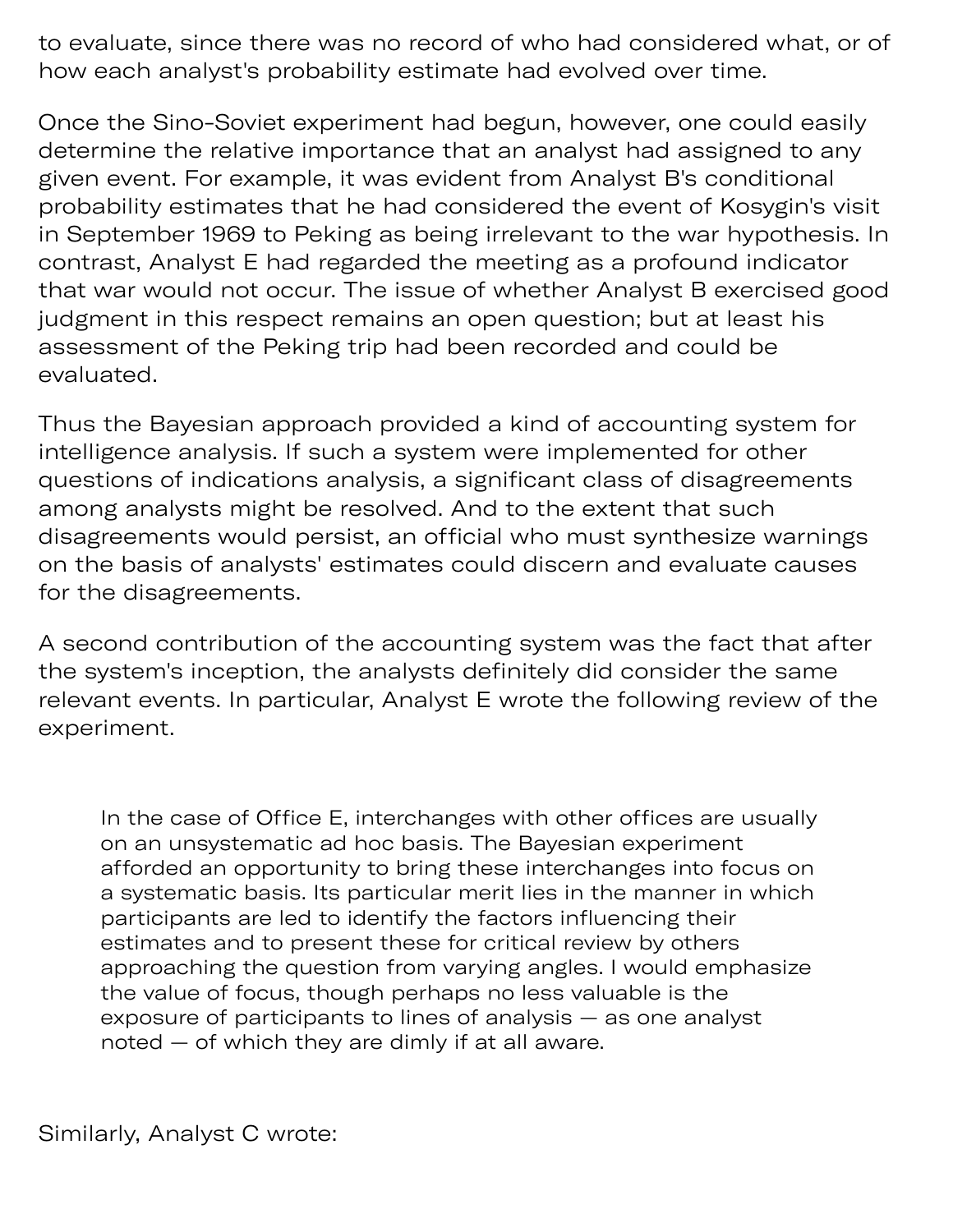The meeting was a useful forum for the interplay of ideas and the exchange of information which might otherwise not occur. Interchanges would take place in the absence of such a meeting; but they would be limited because of their bilateral nature (in most cases).

In summary, an improved system of accounting for analytical judgments is needed. Although it cannot be said categorically that the Bayesian method excels as a forecasting device, the Sino-Soviet experiment indicates that it might provide a means for such accounting.

### **Footnotes**

1 Two examples of these studies are A Mathematical Model for Intelligence Warning (Intelligence Report No. 1396/67, November 1967), and Bayes' Theorem in the Korean War (Intelligence Report No. 0605/68, July 1968). For references to various studies done outside the Agency, see <sup>A</sup> Bibliography of Research on Behavioral Decision Processes by Ward Edwards (University of Michigan, Human Performance Center, Memorandum Report No. 7, January 1969).

2 A detailed exposition of this argument is offered by Ward Edwards et al in "Probabilistic Information Processing Systems: Design and Evaluation," IEEE Transactions on Systems Science and Cybernetics (Vo. SSC-4, No. 3) September 1968. Further expositions have been put forth by Jack Zlotnick in "A Theorem for Prediction," Studies in Intelligence (Vol. 11, No. 4) Fall 1967.

3 Ibid.

4 Ibid.

5 See the bibliography cited in Footnote 1.

6 The notion of independence can be illustrated as follows: suppose that Analyst D has listed the event of "a high-level diplomatic probe by the USSR to ascertain probable US reactions to a Sino-Soviet war," while